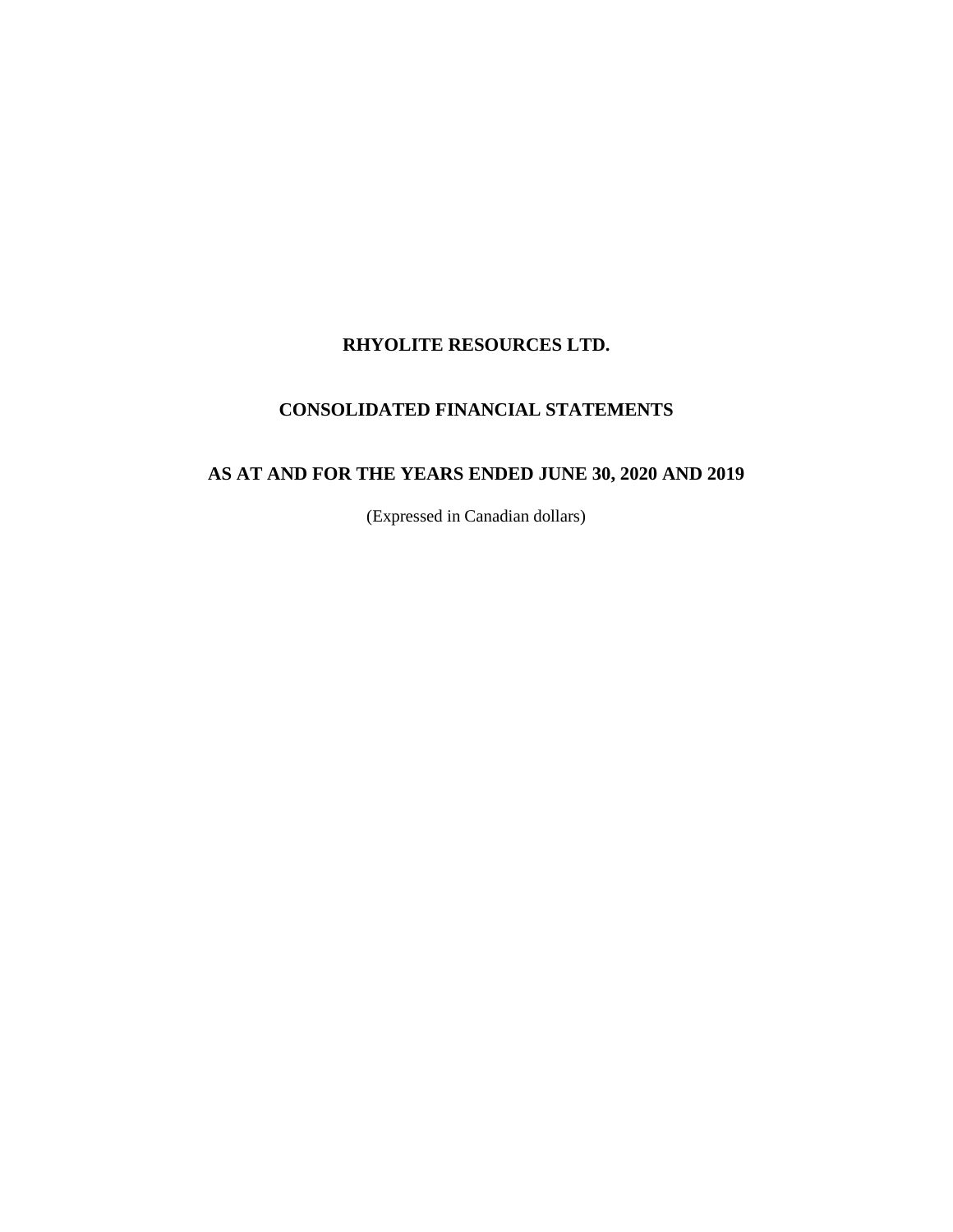# $D_{\text{AVIDSON}} \ \&\ \text{COMPANY LLP} \_\text{\tiny{Lap} \_\text{\tiny{C}}}$ Chartered Professional Accountants  $D_{\text{A}}$

# **INDEPENDENT AUDITOR'S REPORT**

To the Shareholders of Rhyolite Resources Ltd.

#### *Opinion*

We have audited the accompanying consolidated financial statements of Rhyolite Resources Ltd. (the "Company"), which comprise the consolidated statements of financial position as at June 30, 2020 and 2019, and the consolidated statements of comprehensive loss, changes in shareholders' equity, and cash flows for the years then ended, and notes to the consolidated financial statements, including a summary of significant accounting policies.

In our opinion, these consolidated financial statements present fairly, in all material respects, the financial position of the Company as at June 30, 2020 and 2019, and its financial performance and its cash flows for the years then ended in accordance with International Financial Reporting Standards ("IFRS").

#### *Basis for Opinion*

We conducted our audits in accordance with Canadian generally accepted auditing standards. Our responsibilities under those standards are further described in the Auditor's Responsibilities for the Audit of the Consolidated Financial Statements section of our report. We are independent of the Company in accordance with the ethical requirements that are relevant to our audit of the consolidated financial statements in Canada, and we have fulfilled our other ethical responsibilities in accordance with these requirements. We believe that the audit evidence we have obtained in our audits is sufficient and appropriate to provide a basis for our opinion.

#### *Other Information*

Management is responsible for the other information. The other information obtained at the date of this auditor's report includes Management's Discussion and Analysis.

Our opinion on the consolidated financial statements does not cover the other information and we do not express any form of assurance conclusion thereon.

In connection with our audit of the consolidated financial statements, our responsibility is to read the other information and, in doing so, consider whether the other information is materially inconsistent with the consolidated financial statements or our knowledge obtained in the audit, or otherwise appears to be materially misstated.

We obtained Management's Discussion and Analysis prior to the date of this auditor's report. If, based on the work we have performed, we conclude that there is a material misstatement of this other information, we are required to report that fact. We have nothing to report in this regard.

#### *Responsibilities of Management and Those Charged with Governance for the Consolidated Financial Statements*

Management is responsible for the preparation and fair presentation of the consolidated financial statements in accordance with IFRS, and for such internal control as management determines is necessary to enable the preparation of consolidated financial statements that are free from material misstatement, whether due to fraud or error.

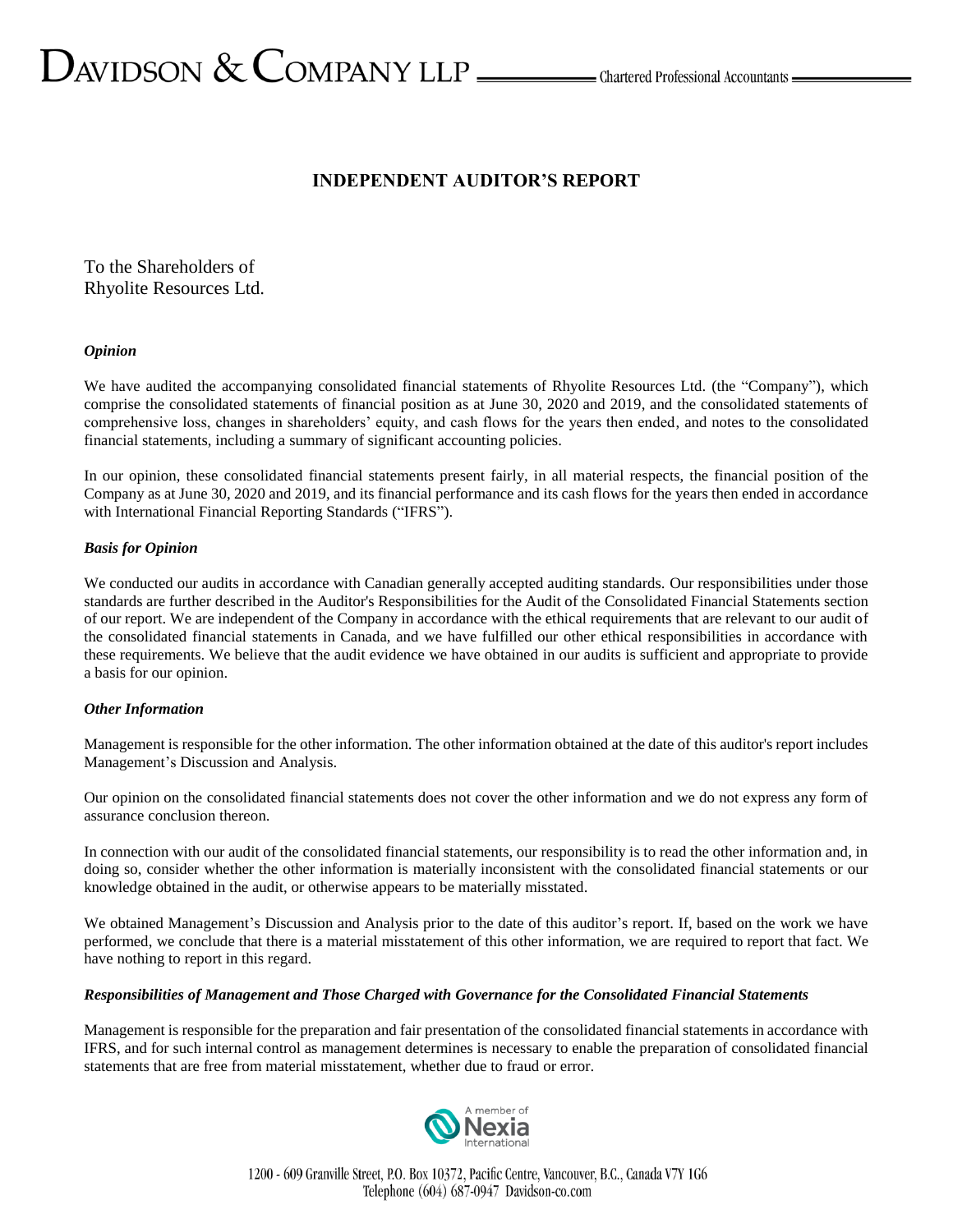In preparing the consolidated financial statements, management is responsible for assessing the Company's ability to continue as a going concern, disclosing, as applicable, matters related to going concern and using the going concern basis of accounting unless management either intends to liquidate the Company or to cease operations, or has no realistic alternative but to do so.

Those charged with governance are responsible for overseeing the Company's financial reporting process.

#### *Auditor's Responsibilities for the Audit of the Consolidated Financial Statements*

Our objectives are to obtain reasonable assurance about whether the consolidated financial statements as a whole are free from material misstatement, whether due to fraud or error, and to issue an auditor's report that includes our opinion. Reasonable assurance is a high level of assurance, but is not a guarantee that an audit conducted in accordance with Canadian generally accepted auditing standards will always detect a material misstatement when it exists. Misstatements can arise from fraud or error and are considered material if, individually or in the aggregate, they could reasonably be expected to influence the economic decisions of users taken on the basis of these consolidated financial statements.

As part of an audit in accordance with Canadian generally accepted auditing standards, we exercise professional judgment and maintain professional skepticism throughout the audit. We also:

- Identify and assess the risks of material misstatement of the consolidated financial statements, whether due to fraud or error, design and perform audit procedures responsive to those risks, and obtain audit evidence that is sufficient and appropriate to provide a basis for our opinion. The risk of not detecting a material misstatement resulting from fraud is higher than for one resulting from error, as fraud may involve collusion, forgery, intentional omissions, misrepresentations, or the override of internal control.
- Obtain an understanding of internal control relevant to the audit in order to design audit procedures that are appropriate in the circumstances, but not for the purpose of expressing an opinion on the effectiveness of the Company's internal control.
- Evaluate the appropriateness of accounting policies used and the reasonableness of accounting estimates and related disclosures made by management.
- Conclude on the appropriateness of management's use of the going concern basis of accounting and, based on the audit evidence obtained, whether a material uncertainty exists related to events or conditions that may cast significant doubt on the Company's ability to continue as a going concern. If we conclude that a material uncertainty exists, we are required to draw attention in our auditor's report to the related disclosures in the consolidated financial statements or, if such disclosures are inadequate, to modify our opinion. Our conclusions are based on the audit evidence obtained up to the date of our auditor's report. However, future events or conditions may cause the Company to cease to continue as a going concern.
- Evaluate the overall presentation, structure and content of the consolidated financial statements, including the disclosures, and whether the consolidated financial statements represent the underlying transactions and events in a manner that achieves fair presentation.
- Obtain sufficient appropriate audit evidence regarding the financial information of the entities or business activities within the Company to express an opinion on the consolidated financial statements. We are responsible for the direction, supervision and performance of the group audit. We remain solely responsible for our audit opinion.

We communicate with those charged with governance regarding, among other matters, the planned scope and timing of the audit and significant audit findings, including any significant deficiencies in internal control that we identify during our audit.

We also provide those charged with governance with a statement that we have complied with relevant ethical requirements regarding independence, and to communicate with them all relationships and other matters that may reasonably be thought to bear on our independence, and where applicable, related safeguards.

The engagement partner on the audit resulting in this independent auditor's report is Glenn Parchomchuk.

# **"DAVIDSON & COMPANY LLP"**

Vancouver, Canada Chartered Professional Accountants

October 14, 2020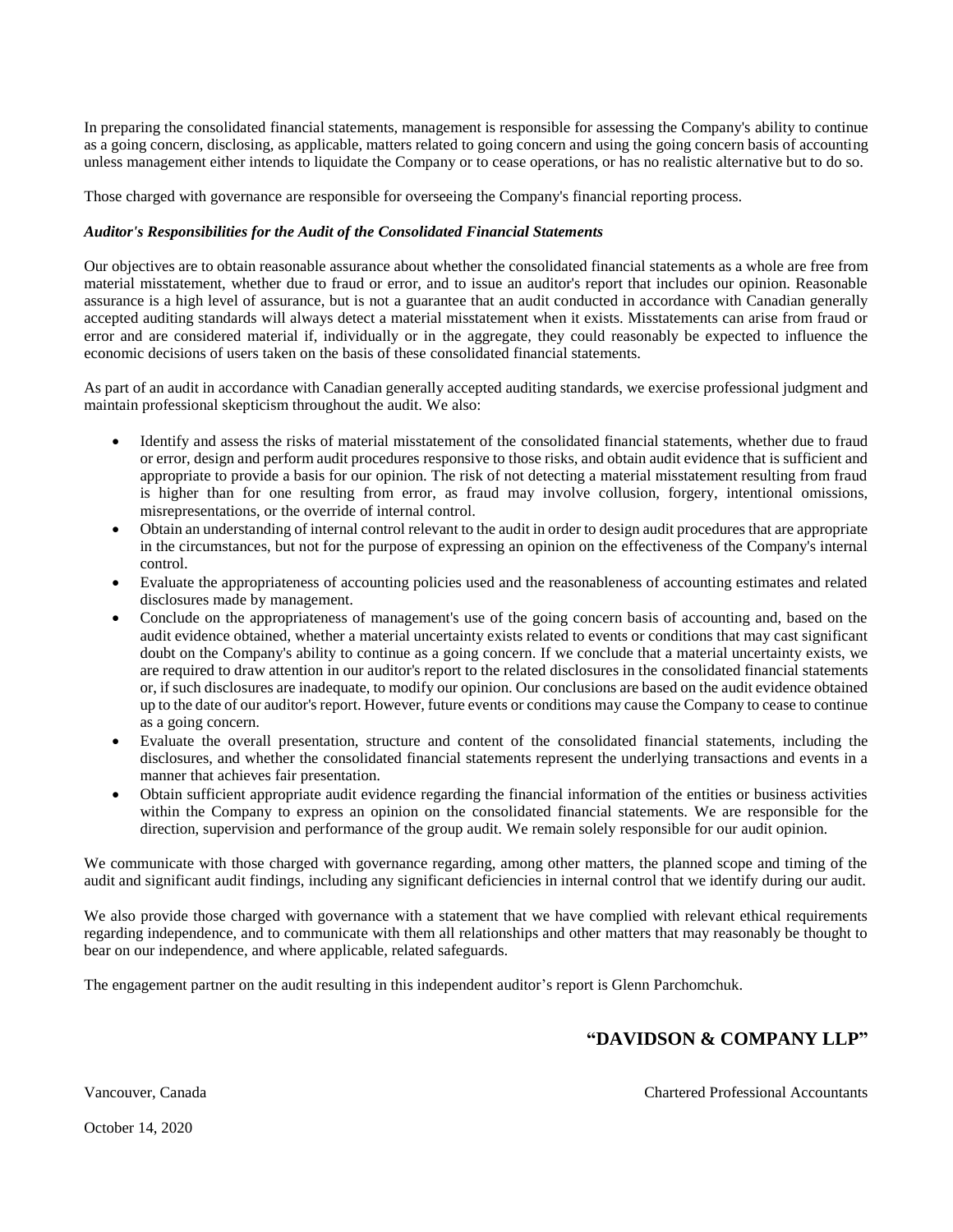# CONSOLIDATED STATEMENTS OF FINANCIAL POSITION

(Expressed in Canadian dollars)

| 2020         | 2019          |
|--------------|---------------|
|              |               |
|              |               |
|              |               |
| \$2,579,446  | \$2,641,085   |
| 671          | 967           |
| 2,580,117    | 2,642,052     |
| 44,615       | 44,615        |
| \$2,624,732  | \$2,686,667   |
|              |               |
|              |               |
|              |               |
| \$<br>16,477 | \$.<br>19,780 |
| 16,477       | 19,780        |
|              |               |
| 6,244,992    | 6,244,992     |
| 122,683      | 122,683       |
|              | (3,700,788)   |
| 2,608,255    | 2,666,887     |
| \$2,624,732  | \$2,686,667   |
|              | (3,759,420)   |

**Basis of presentation** (Note 2)

**Events subsequent to the reporting date** (Note 12)

**On behalf of the Board of Directors:**

*Signed: "Michael Basha"* Director *Signed: "Richard Graham"* Director

The accompanying notes are an integral part of these consolidated financial statements.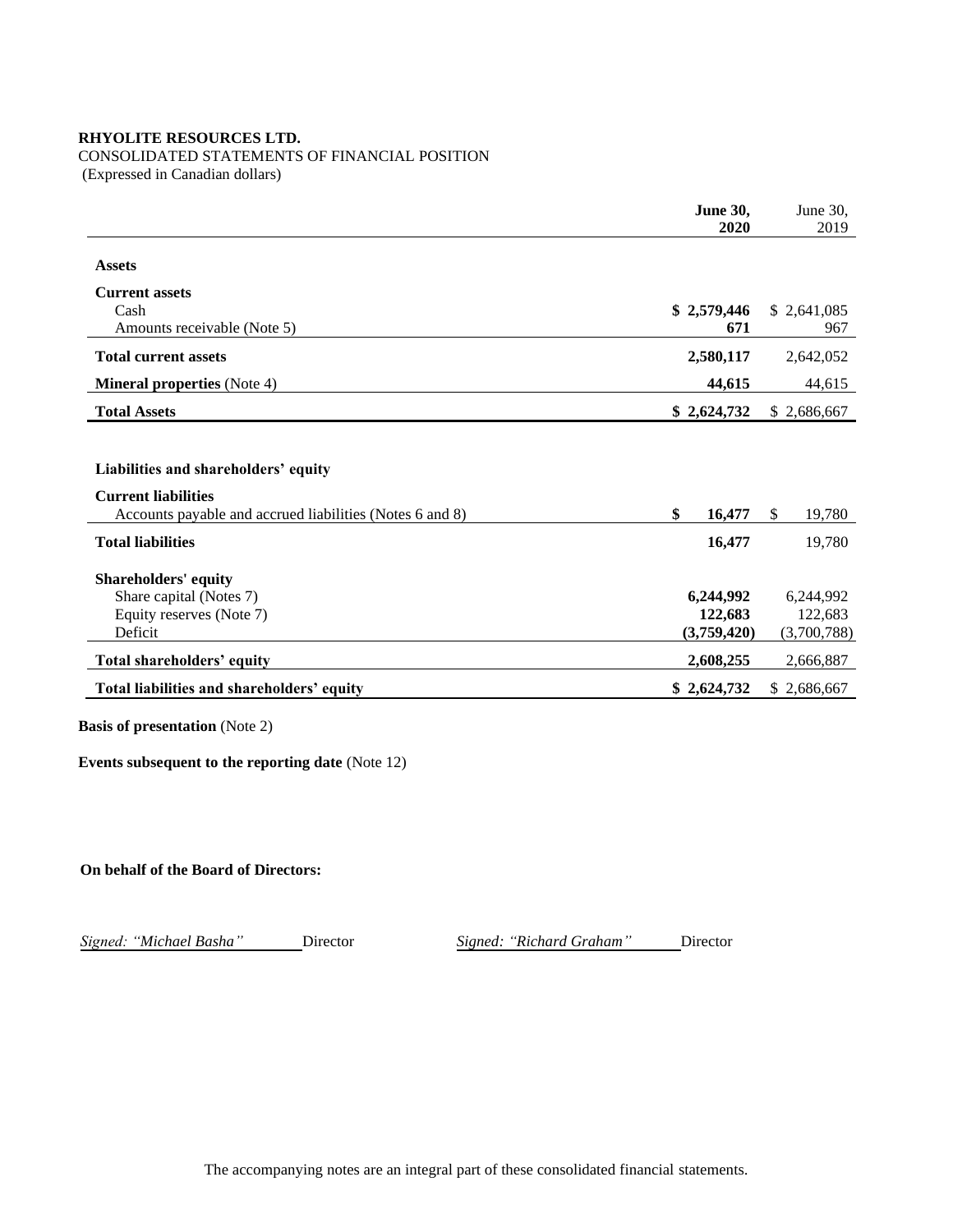CONSOLIDATED STATEMENTS OF CHANGES IN SHAREHOLDERS' EQUITY (Expressed in Canadian dollars)

|                                                                                             |                                                         | <b>Share Capital</b>                |   |                                  |                             |                                                  |
|---------------------------------------------------------------------------------------------|---------------------------------------------------------|-------------------------------------|---|----------------------------------|-----------------------------|--------------------------------------------------|
|                                                                                             | Number of<br><b>Shares</b>                              | Amount                              |   | <b>Equity</b><br><b>Reserves</b> | <b>Deficit</b>              | <b>Total</b>                                     |
| Balance, June 30, 2018<br>Exercise of warrants<br>Share issuance costs<br>Loss for the year | 43,537,700<br>8,509,500<br>$\qquad \qquad \blacksquare$ | \$4,850,804<br>1,399,188<br>(5,000) | S | 245,446<br>(122, 763)            | $$$ (3,616,142)<br>(84.646) | \$1,480,108<br>1,276,425<br>(5,000)<br>(84, 646) |
| Balance, June 30, 2019<br>Loss for the year                                                 | 52,047,200                                              | 6,244,992                           |   | 122.683                          | (3,700,788)<br>(58, 632)    | 2,666,887<br>(58, 632)                           |
| <b>Balance, June 30, 2020</b>                                                               | 52,047,200                                              | \$6,244,992                         |   | 122.683                          | \$ (3,759,420)              | \$2,608,255                                      |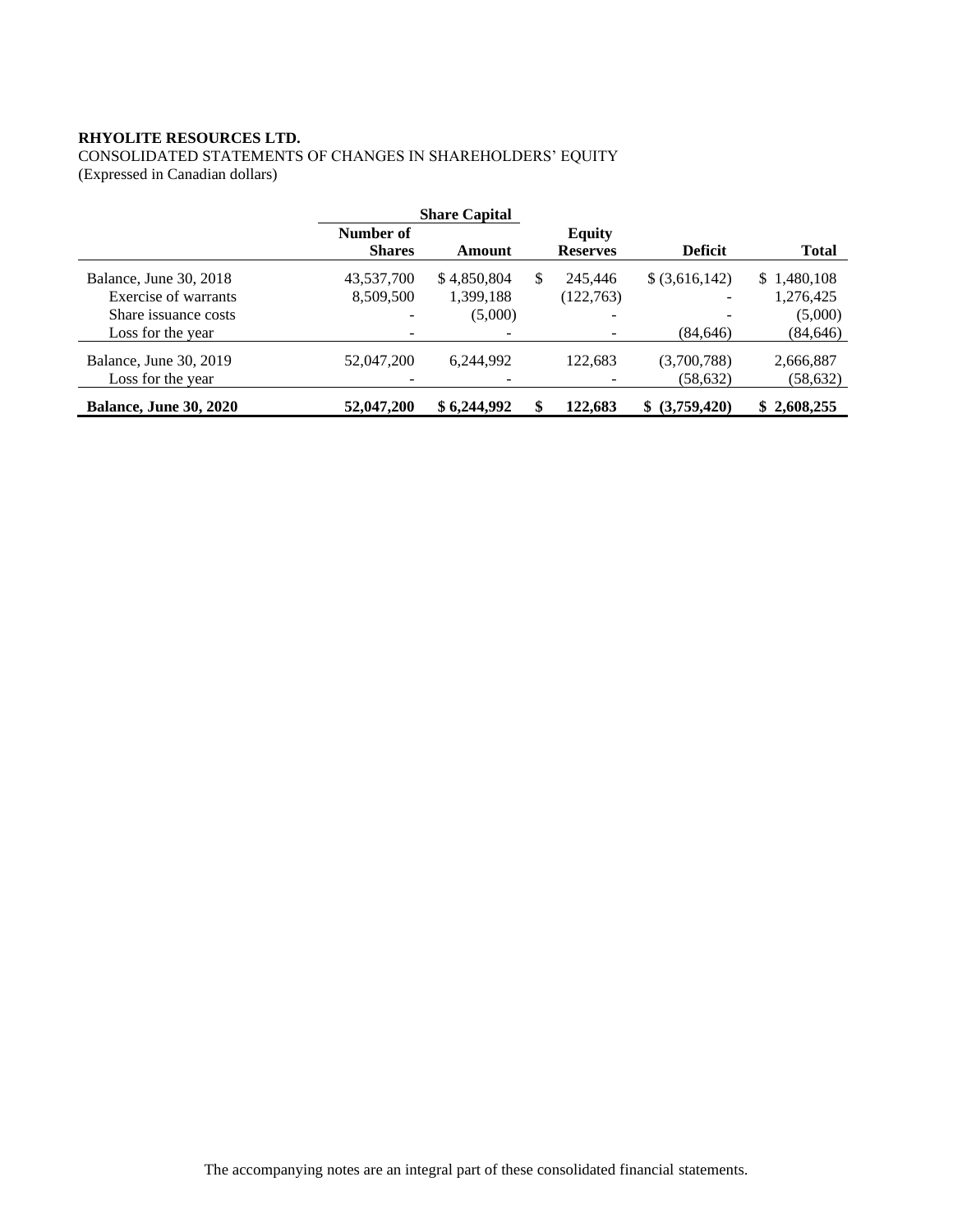CONSOLIDATED STATEMENTS OF COMPREHENSIVE LOSS

(Expressed in Canadian dollars)

|                                                     | <b>Year Ended</b> |           | Year Ended  |           |
|-----------------------------------------------------|-------------------|-----------|-------------|-----------|
|                                                     | <b>June 30,</b>   |           | June $30$ , |           |
|                                                     |                   | 2020      |             | 2019      |
| <b>Exploration and evaluation expenses</b> (Note 4) | \$                | 12,518    | \$          | 30,500    |
| General and administrative expenses                 |                   |           |             |           |
| Office administration and facilities (Note 8)       |                   | 48,000    |             | 48,000    |
| Accounting and legal services                       |                   | 16,181    |             | 14,873    |
| Transfer agent, listing and filing fees             |                   | 13,081    |             | 14,845    |
| Shareholder information                             |                   | 1,353     |             | 1,322     |
| Office supplies and services                        |                   | 1,322     |             | 4,296     |
| Foreign exchange loss                               |                   | 351       |             | 371       |
| Interest income                                     |                   | (34, 174) |             | (29, 561) |
| Total general and administrative expenses           |                   | 46,114    |             | 54,146    |
| Loss and comprehensive loss for the year            | \$                | (58, 632) | S           | (84, 646) |
| Basic and diluted loss per common share (Note 7)    | \$                | (0.00)    | \$          | (0.00)    |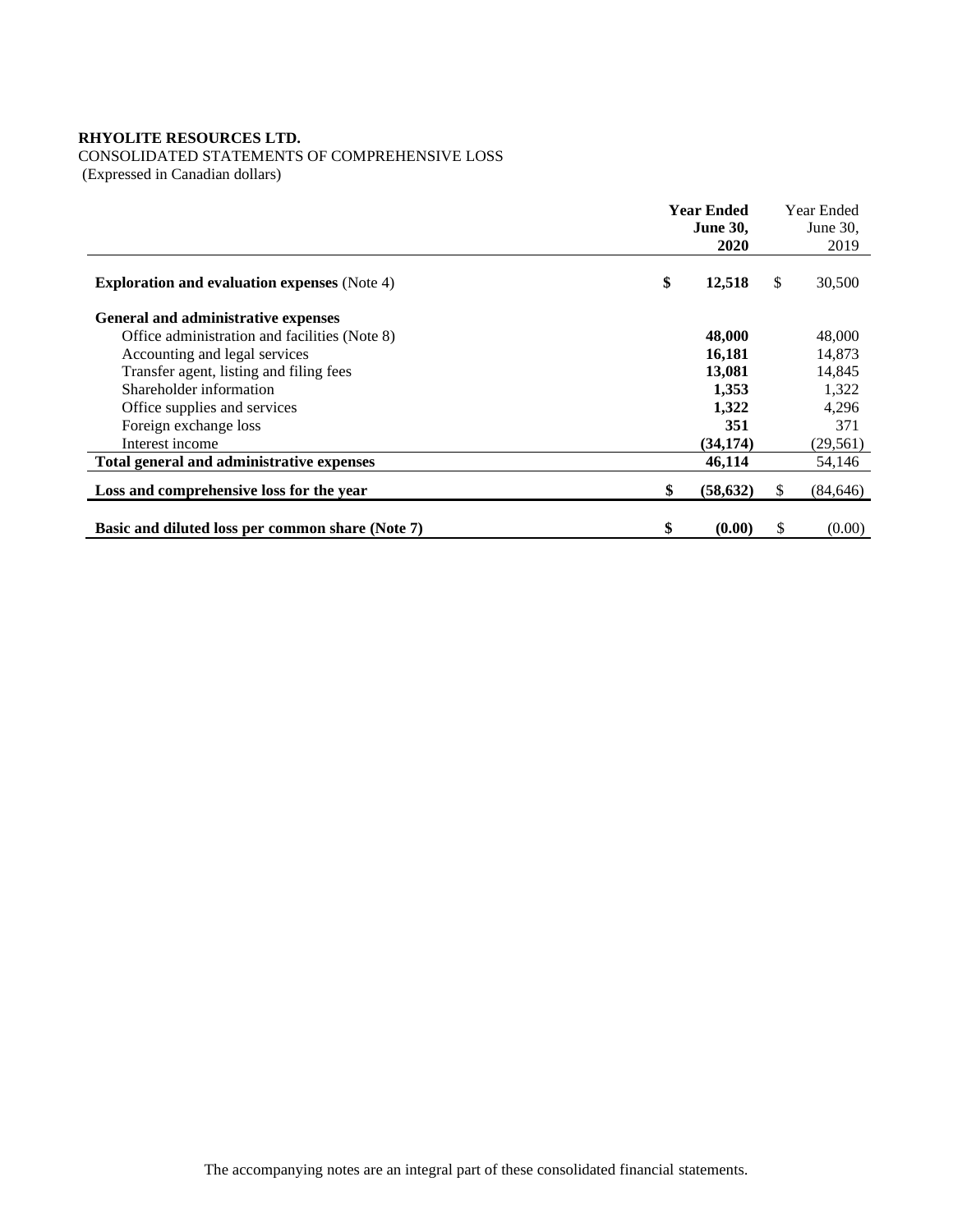# CONSOLIDATED STATEMENTS OF CASH FLOWS

(Expressed in Canadian dollars)

|                                                                                                                 | <b>Year Ended</b><br><b>June 30,</b><br>2020 | Year Ended<br>June 30,<br>2019 |
|-----------------------------------------------------------------------------------------------------------------|----------------------------------------------|--------------------------------|
| <b>Cash flows from operating activities</b>                                                                     |                                              |                                |
| Loss for the year                                                                                               | \$<br>(58, 632)                              | \$<br>(84, 646)                |
| Non-operating item:<br>Interest income                                                                          | (34, 174)                                    | (29, 561)                      |
| Changes in non-cash working capital balances:<br>Amounts receivable<br>Accounts payable and accrued liabilities | 296<br>(3,303)                               | (219)<br>3,292                 |
| Net cash used in operating activities                                                                           | (95, 813)                                    | (111, 134)                     |
| <b>Cash flows from investing activities</b>                                                                     |                                              |                                |
| Interest income                                                                                                 | 34,174                                       | 29,561                         |
| Net cash provided by investing activities                                                                       | 34,174                                       | 29,561                         |
| <b>Cash flows from financing activities</b>                                                                     |                                              |                                |
| Proceeds from exercise of warrants                                                                              |                                              | 1,276,425                      |
| Share issuance costs                                                                                            |                                              | (5,000)                        |
| Net cash provided by financing activities                                                                       |                                              | 1,271,425                      |
| Change in cash for the year                                                                                     | (61, 639)                                    | 1,189,852                      |
| Cash, beginning of year                                                                                         | 2,641,085                                    | 1,451,233                      |
| Cash, end of year                                                                                               | 2,579,446                                    | 2,641,085                      |

Non-cash financing activities for the year ended June 30, 2019 included a \$122,763 reclassification of the fair value of warrants exercised in the year.

There were no other non-cash investing or financing activities during the years ended June 30, 2020 and 2019.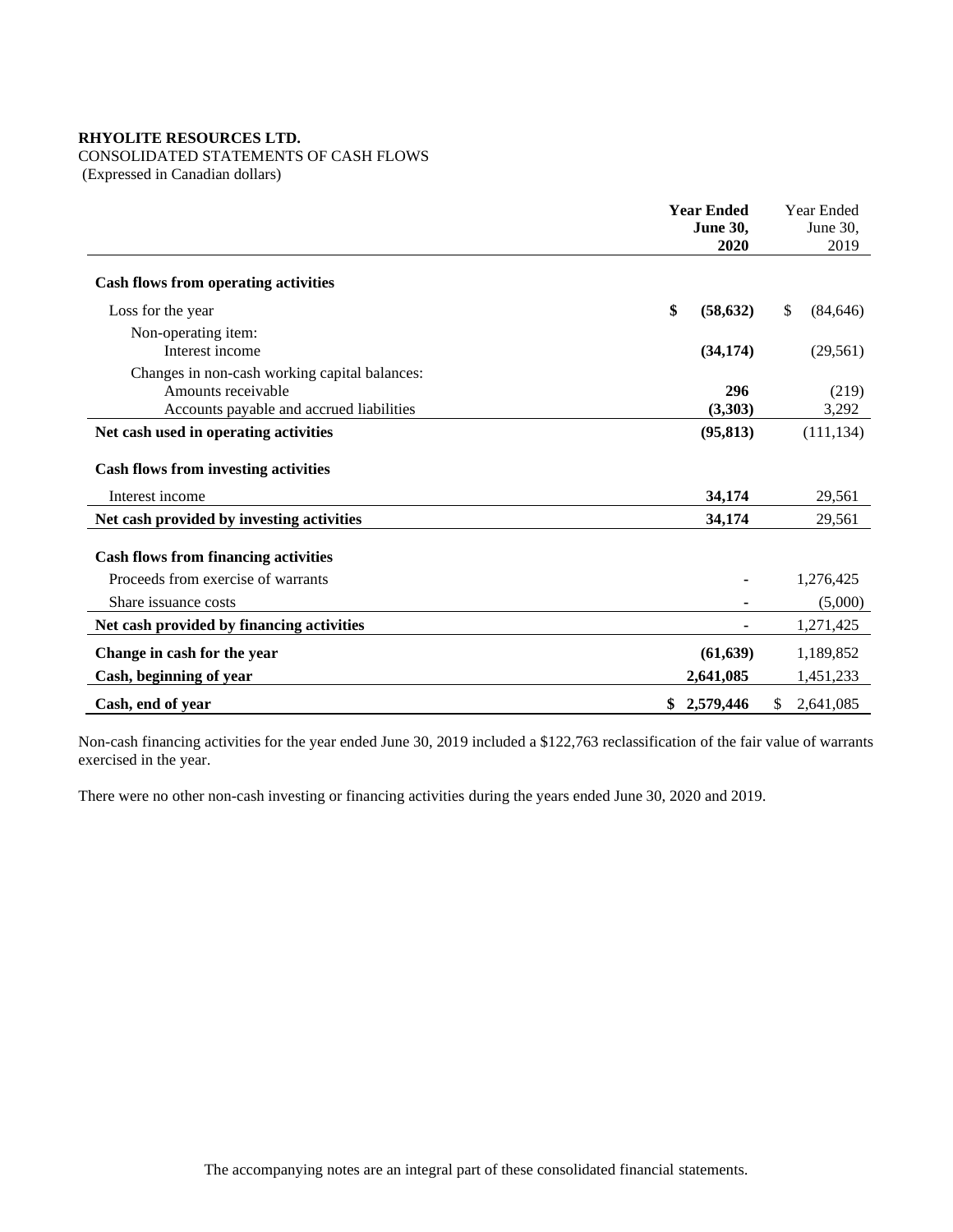#### **1. NATURE OF OPERATIONS**

Rhyolite Resources Ltd. (the "Company") was incorporated under the *Business Corporations Act* (Alberta) on April 6, 2006. Its principal business activities include the acquisition and exploration of mineral properties. The Company's registered office address is Suite 1900,  $520 - 3<sup>rd</sup>$  Avenue SW, Calgary, AB, and its principal place of business is Suite 1703, 595 Burrard Street, Vancouver, BC.

These consolidated financial statements were authorized by the Board of Directors on October 14, 2020.

#### **COVID-19 Pandemic**

On March 11, 2020, the World Health Organization declared the COVID-19 coronavirus outbreak a pandemic, which continues to spread globally. Without significant commercial operations, the COVID-19 pandemic has not had a significant impact on the Company's routine operations or on the carrying value of its assets. However, the pandemic's effect on broader capital markets may hinder the Company's ability to identify and enter into new commercial activities.

#### **2. BASIS OF PRESENTATION**

#### **a) Statement of Compliance**

These consolidated financial statements, including comparative periods, have been prepared in accordance with International Financial Reporting Standards ("IFRS"), as issued by the International Accounting Standards Board ("IASB"), and Interpretations of the International Financial Reporting Interpretations Committee ("IFRIC").

#### **b) Basis of Measurement**

These financial statements have been prepared on a historical cost basis except for financial instruments classified as fair value through profit or loss, which are stated at their fair value. In addition, these financial statements have been prepared using the accrual basis of accounting except for cash flow information.

These financial statements are presented in Canadian dollars, which is also the functional currency of the Company and its subsidiaries.

#### **c) Continuance of operations**

These consolidated financial statements have been prepared in accordance with IFRS on the assumption that the Company will realize its assets and discharge its liabilities in the normal course of business rather than through a process of forced liquidation. As such, these consolidated financial statements do not include adjustments to amounts and classifications of assets and liabilities that might be necessary should the Company be unable to continue operations. While management believes that the Company has sufficient working capital to meet its projected financial obligations in the short-term, which includes the next fiscal year, its ability to operate as a going concern in the longer-term requires it enter into profitable operations or to raise additional financing.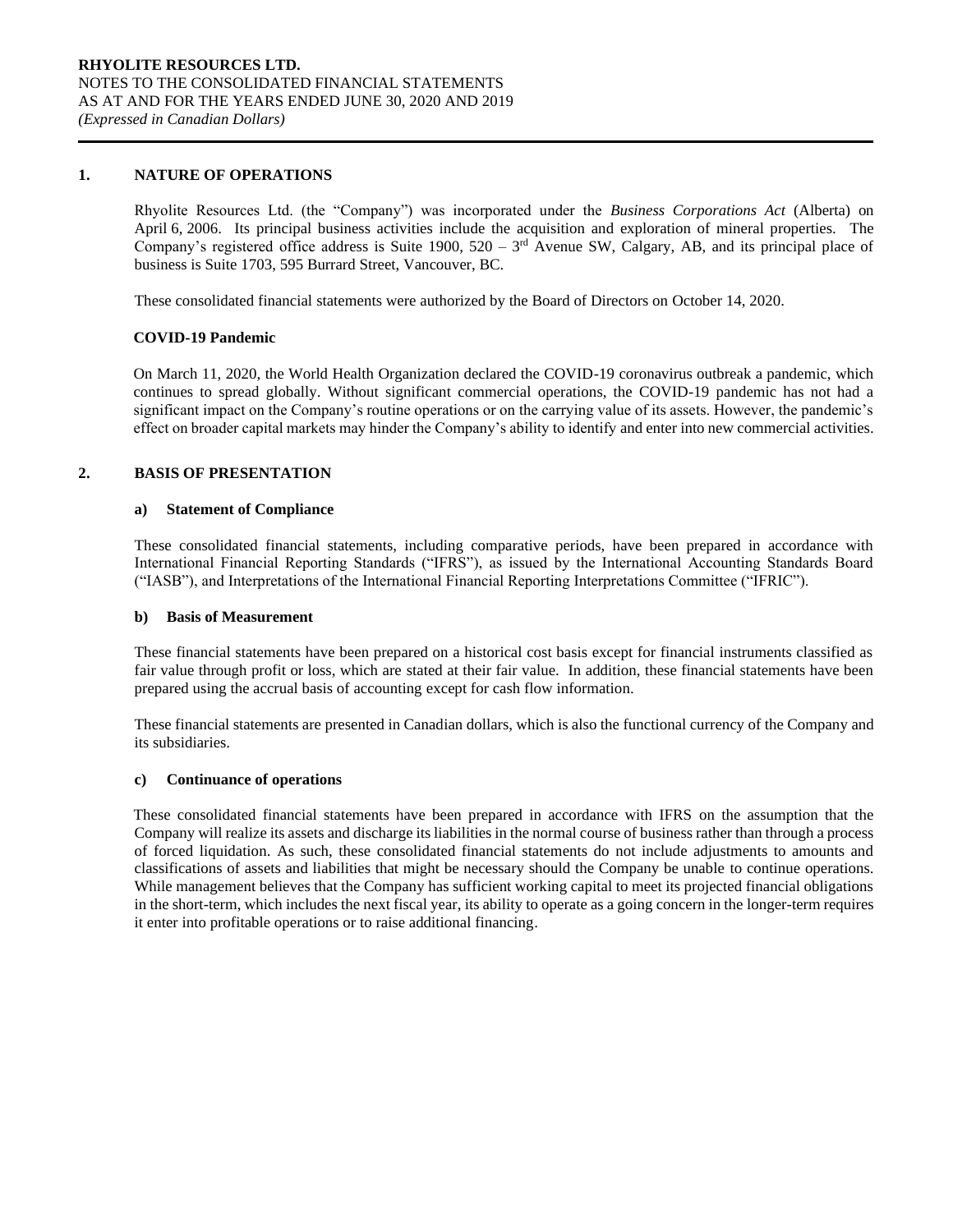#### **3. SIGNIFICANT ACCOUNTING POLICIES**

#### **a) Basis of consolidation**

The consolidated financial statements include the financial statements of the parent company, Rhyolite Resources Ltd., and its subsidiaries listed below:

|                             |                 |             |             | <b>Equity Interest</b> |
|-----------------------------|-----------------|-------------|-------------|------------------------|
|                             |                 |             | Year Ended  | Year Ended             |
|                             |                 | Nature of   | June $30$ , | June $30$ ,            |
|                             | Jurisdiction    | Operations  | 2020        | 2019                   |
| Paxson Resources (USA) Inc. | Alaska, USA     | Exploration | 100%        | 100%                   |
|                             |                 | Holding     |             |                        |
| Paxson Resources Ltd.       | Alberta, Canada | company     | 100%        | 100%                   |

The financial statements of the subsidiaries are included in the consolidated financial statements from the date that control commences until the date that control ceases. All inter-company balances and transactions have been eliminated.

#### **b) Financial instruments**

Financial instruments consist of financial assets and financial liabilities and are initially recognized at fair value along with, in the case of a financial asset or liability not at fair value through profit or loss, transaction costs that are directly attributable to the acquisition or issue of the financial asset or liability. Transaction costs of financial assets and financial liabilities carried at fair value through profit or loss are expensed in profit and loss.

The Company classifies its financial assets and financial liabilities in the following measurement categories:

- i) those to be measured subsequently at fair value (either through other comprehensive income or through profit or loss); and
- ii) those to be measured at amortized cost.

#### *Financial assets*

The classification of financial assets depends on the business model for managing the financial assets and the contractual terms of the cash flows. Financial assets that are held within a business model whose objective is to collect the contractual cash flows, and that have contractual cash flows that are solely payments of principal and interest on the principal outstanding, are generally measured at amortized cost at the end of subsequent accounting periods. All other financial assets are measured at their fair values at the end of subsequent accounting periods, with any changes taken through profit or loss or other comprehensive income.

The Company has classified its financial assets as follows:

- Cash is measured at fair value with changes to fair value subsequent to initial recognition being recorded in profit or loss for the period in which they occur.
- Amounts receivable are measured at amortized cost using the effective interest rate method. Interest income, where material, is recorded in profit or loss.

#### *Impairment of financial assets*

The Company assesses all information available, including on a forward-looking basis, the expected credit losses associated with its assets carried at amortized cost. The Company has not recognized any impairment losses on its reclamation deposits.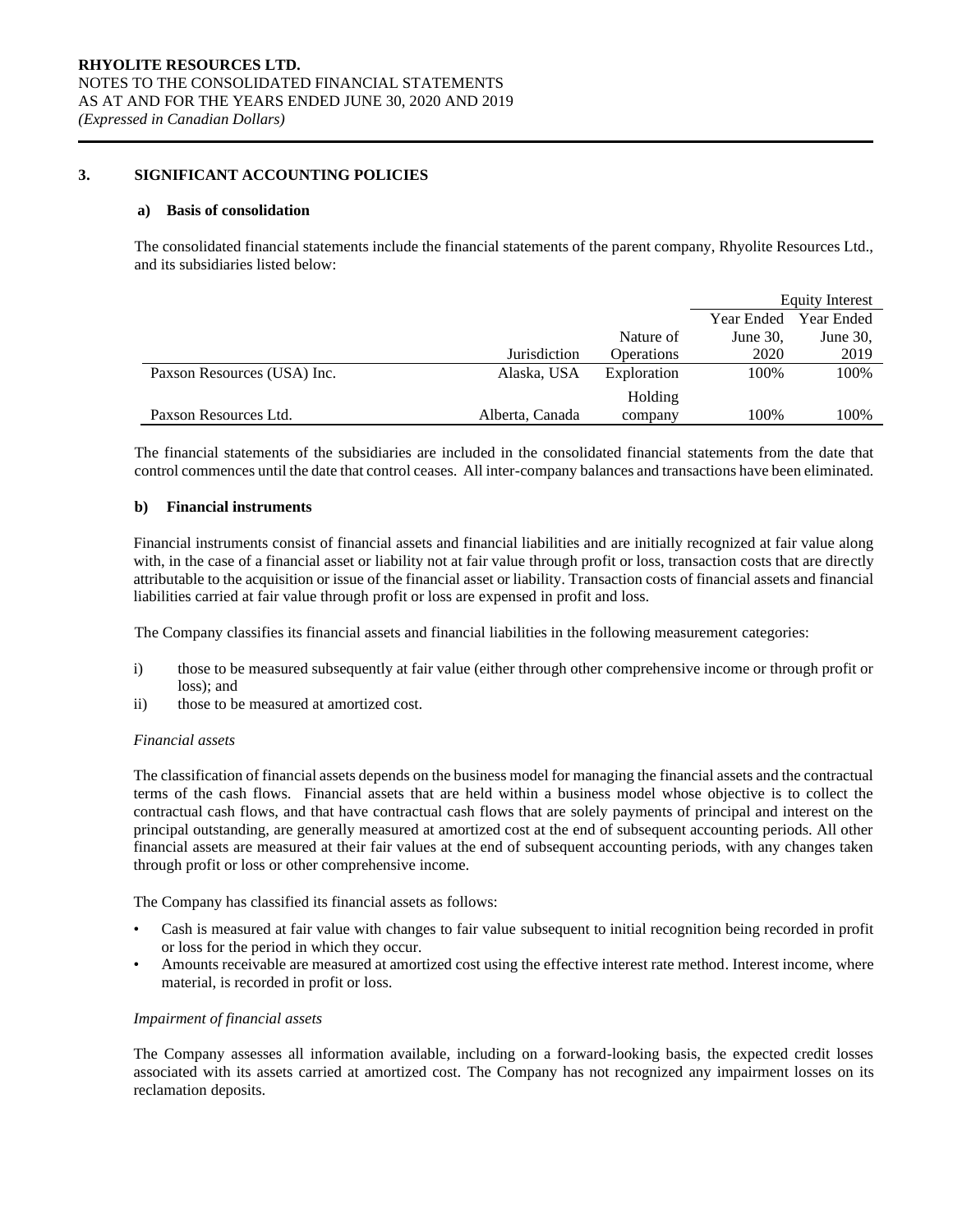#### **b) Financial instruments (cont'd)**

#### *Financial liabilities*

Financial liabilities are classified as those to be measured at amortized cost unless they are designated as those to be measured subsequently at fair value through profit or loss (irrevocable election at the time of recognition). Any fair value changes due to credit risk for liabilities designated at fair value through profit or loss are recorded in other comprehensive income.

The Company's financial liabilities include accounts payable and accrued liabilities which are measured at amortized cost using the effective interest rate method. Interest expense, where material, is recorded in profit or loss.

The Company derecognizes a financial liability when the liability is extinguished by way of discharge, cancellation or expiry.

#### **c) Mineral properties and exploration and evaluation and expenses**

Acquisition costs for mineral properties, net of recoveries, are capitalized on a property-by-property basis. Acquisition costs include staking costs as well as the value of cash or share consideration paid for mineral properties. Exploration and evaluation expenses which may include annual claim maintenance fees as well as costs for drilling and technical and metallurgical evaluation are recorded as an exploration and evaluation expense as incurred.

The Company assesses mineral properties for impairment when facts and circumstances suggest that the carrying amount of an asset may exceed its recoverable amount.

#### *Impairment of mineral properties*

The carrying amounts of mineral properties are reviewed for impairment whenever facts and circumstances suggest that the carrying amounts may not be recoverable. If there are indicators of impairment, the recoverable amount of the asset is estimated in order to determine the extent of any impairment. The recoverable amount of an asset is determined as the higher of its fair value less cost to sell and its value in use. An impairment loss exists if the asset's carrying amount exceeds the recoverable amount and is recorded as an expense when identified. Where the asset does not generate cash flows that are independent from other assets, the recoverable amount of the property to which the asset belongs is determined.

Value in use is determined as the present value of the future cash flows expected to be derived from an asset or property. The estimated future cash flows are discounted to their present value using a pre-tax discount rate that reflects current market assessments of the time value of money and the risks specific to the asset for which estimates of future cash flows have not been adjusted. Fair value less cost to sell is the amount obtainable from the sale of an asset or property in an arm's length transaction between knowledgeable, willing parties, less the costs of disposal. For mineral properties, fair value less cost to sell is often estimated using a discounted cash flow approach as fair values from active markets or binding sale agreements are not readily available. Estimated future cash flows are calculated using estimated future prices, mineral reserves and resources, operating and capital costs. All assumptions used are those that an independent market participant would consider appropriate.

Impairments on mineral properties may be reversed in subsequent periods. When a reversal of impairment is recorded, the carrying value of the asset is increased to its recoverable amount which cannot exceed the carrying amount of the asset that would have existed had no impairment been recognized in prior periods. Any reversal of impairment is recognized as a component of profit or loss when identified.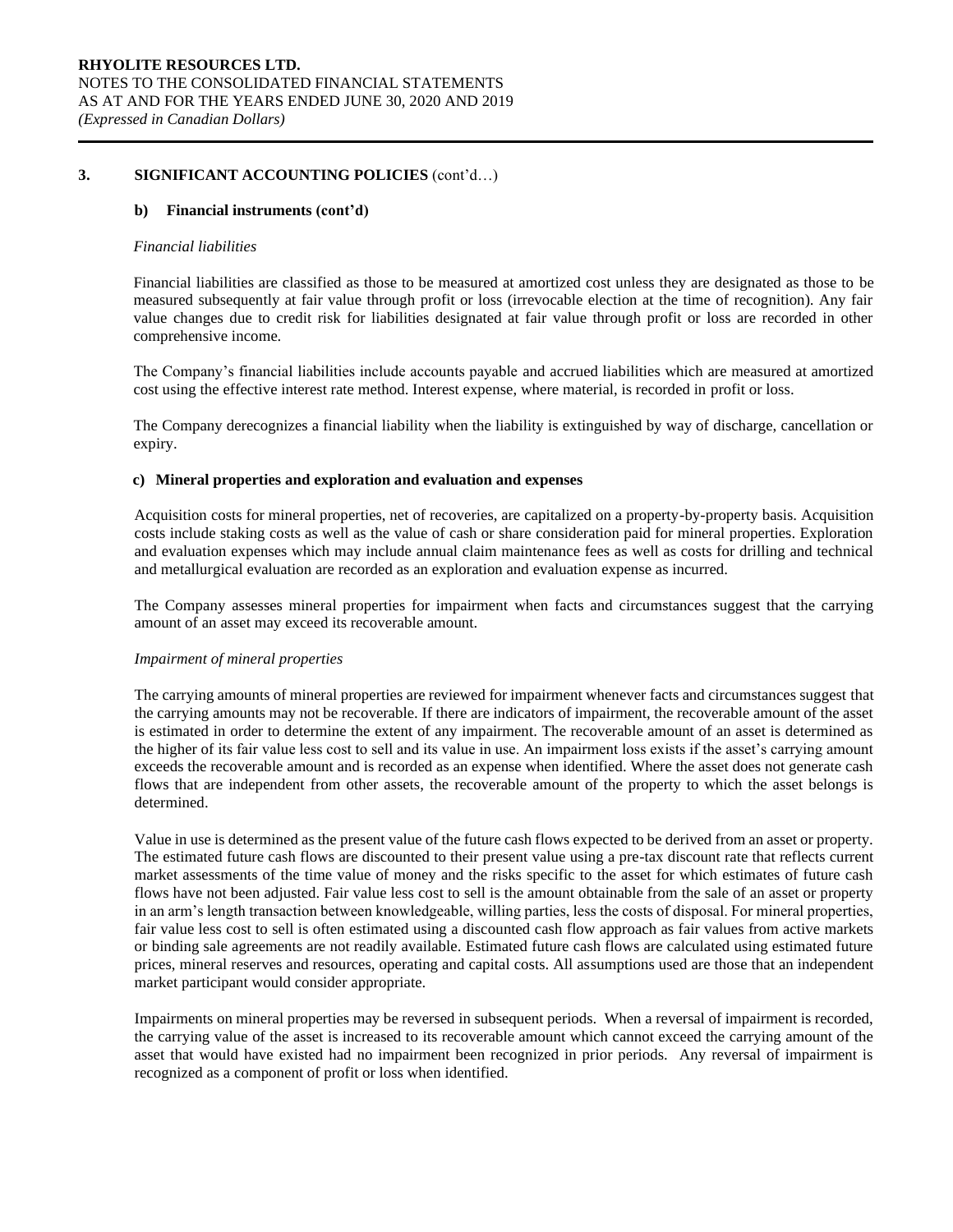#### **d) Income taxes**

Income tax expense comprises current and deferred tax and is recognized in profit or loss except to the extent that it relates to items recognized directly in equity, in which case it is recognized in equity.

Current tax expense is based on the results of operations for the period as adjusted for items that are not taxable or not deductible. Current tax is calculated using tax rates and laws that were enacted or substantively enacted at the end of the reporting period. Provisions are established where appropriate on the basis of amounts expected to be paid to tax authorities.

Deferred tax is recognized using the liability method, providing for temporary differences arising between the carrying amounts of assets and liabilities for financial reporting purposes and the amounts used for taxation purposes. Deferred tax is calculated using tax rates and laws that have been enacted or substantively enacted at the end of the reporting period, and which are expected to apply when the related deferred tax asset is realized or the deferred tax liability is settled.

Deferred tax assets are recognized to the extent that it is probable that future taxable income will be available against which the temporary differences can be utilized. The carrying amount of deferred tax assets is reviewed at each reporting date and reduced to the extent that it is no longer probable that sufficient future taxable profit will be available to allow all or part of the deferred tax asset to be utilized. Unrecognized deferred tax assets are reassessed at each reporting date and are recognized to the extent that it has become probable that future taxable profit will allow the deferred tax asset to be recovered.

The effect of a change in enacted or substantively enacted income tax rates on deferred income tax assets and liabilities is recognized in profit or loss in the period that the change occurs unless the original entry was recorded to equity.

#### **e) Share capital**

Financial instruments issued by the Company are classified as equity only to the extent that they do not meet the definition of a financial liability or financial asset. Common shares are classified as equity. Transaction costs directly attributable to the issue of common shares and share options are recognized as a deduction from equity, net of any tax effects.

The Company has adopted a residual value method with respect to the measurement of shares and warrants issued as private placement units. The residual value method first allocates value to the more easily measurable component based on fair value and then the residual value, if any, to the less easily measurable component. The Company considers the fair value of common shares issued in a private placement to be the more easily measurable component and the common shares are valued at their fair value, as determined by the closing quoted bid price on the issue date. The balance, if any, is allocated to the attached warrants. Any value attributed to the warrants is recorded as equity reserves.

#### **f) Foreign currency translation**

The functional currency is the currency of the primary economic environment in which an entity operates and may differ from the currency in which the entity enters transactions. Transactions in currencies other than the functional currency are translated to the functional currency at exchange rates prevailing on the dates of the transactions. Monetary assets and liabilities that are denominated in currencies other than the functional currency are translated to the functional currency using the exchange rate prevailing on the date of the statement of financial position while non-monetary assets and liabilities are translated at historical rates.

Exchange gains and losses arising from the translation of foreign currency-denominated transactions or balances are recorded as a component of net loss in the period in which they occur.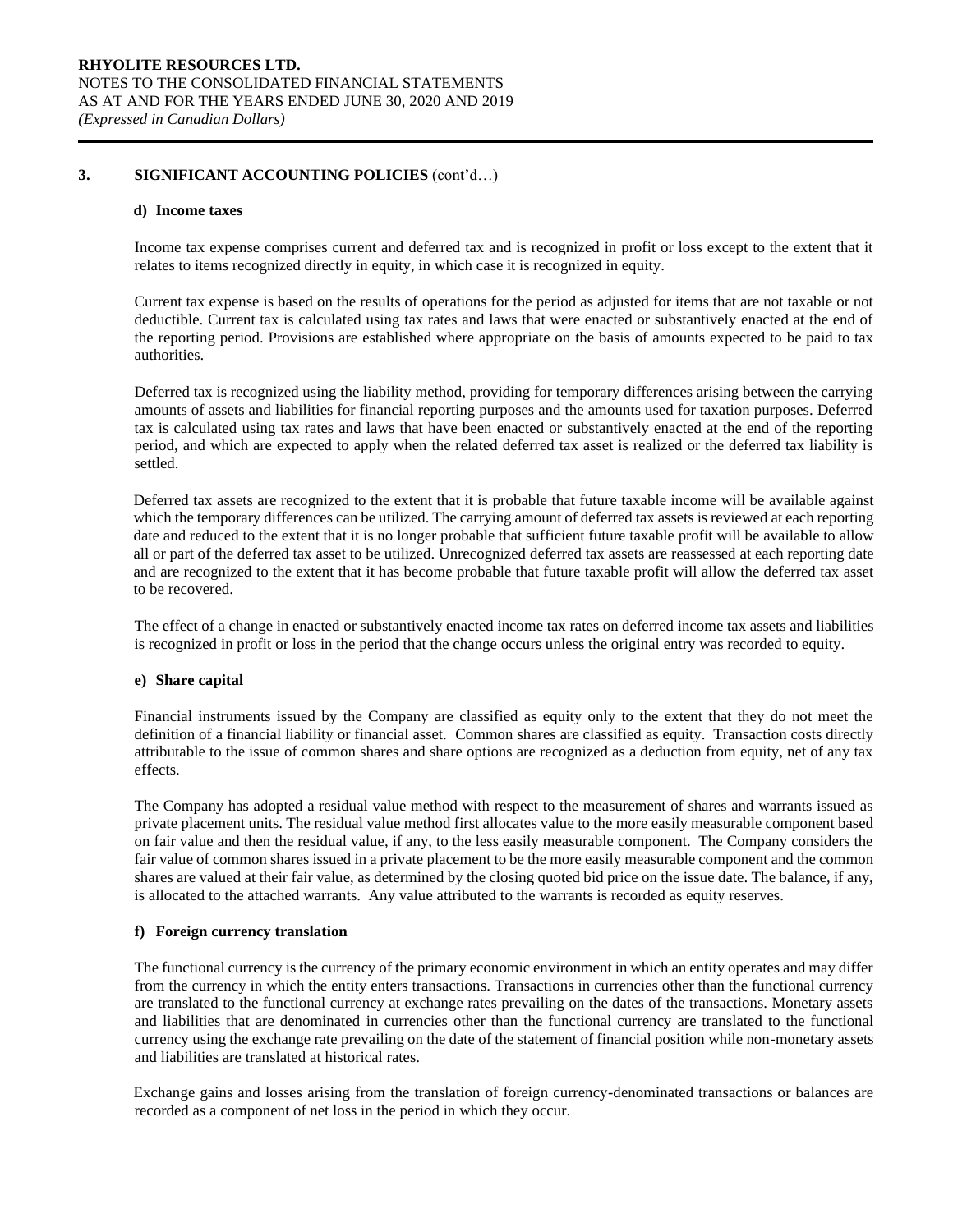#### **g) (Loss) earnings per share**

Basic (loss) earnings per share is computed by dividing the net loss or income applicable to common shares of the Company by the weighted average number of common shares outstanding for the relevant period.

Diluted (loss) earnings per share is determined by adjusting the earnings or loss attributable to common shareholders and the weighted average number of common shares outstanding for the effects of dilutive instruments, which includes stock options and common share purchase warrants, as if their dilutive effect was at the beginning of the period. The calculation of the diluted number of common shares assumes that proceeds received from the exercise of "in-the-money" stock options and common share purchase warrants are used to purchase common shares of the Company at their average market price for the period.

In periods that the Company reports a net loss, per share amounts are not presented on a diluted basis as the result would be anti-dilutive.

#### **h) Share-based compensation**

The Company may grant stock options to acquire common shares of the Company to directors, officers, employees and consultants. An individual is classified as an employee when the individual is an employee for legal or tax purposes, or provides services similar to those performed by an employee.

Stock options granted to directors, officers and employees are measured at their fair values determined on their grant date, using the Black-Scholes option pricing model, and are recognized as an expense over the vesting periods of the options. Options granted to consultants or other non-insiders are measured at the fair value of goods or services received from these parties, or at their Black-Scholes fair values if the fair value of goods or services received cannot be measured. A corresponding increase is recorded to equity reserves for share-based compensation recorded.

When stock options are exercised, the cash proceeds along with the related amount previously recorded as equity reserves are recorded as share capital. When the right to receive options is forfeited before the options have vested, any expense previously recorded is reversed.

#### **i) Reclamation provision**

The Company recognizes a provision for environmental reclamation of its mineral properties in the period in which the Company becomes legally or constructively liable for future reclamation expenditures. The reclamation provision is initially measured as the present value of future expected reclamation cash flows, discounted using the risk-free interest rate prevailing at the time the liability is incurred, and a corresponding amount is recorded in the carrying value of the related mineral property.

Subsequent to initial measurement, the provision is re-measured using the risk-free interest rate prevailing on each reporting date. Changes to the carrying value of the provision for changes to the discount rate, or for changes to the timing and amount of expected future reclamation cash flows are recorded as an adjustment to the carrying value of the related mineral property. Changes to the carrying value of the provision from the accretion of its discounted value are recorded as a financing expense.

As at June 30, 2020 and 2019, the Company has no known environmental reclamation commitments.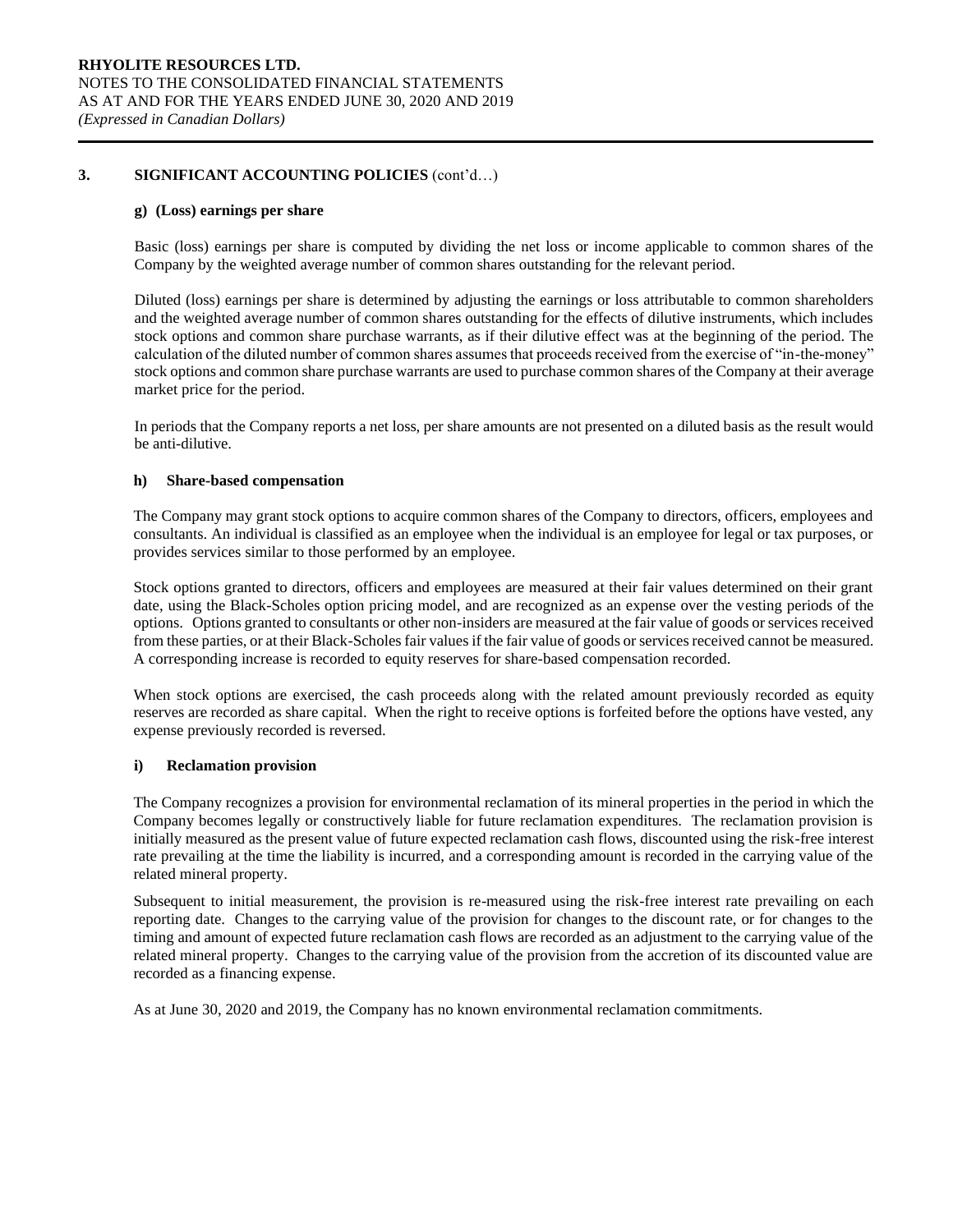#### **j) Judgments, estimates and measurement uncertainty**

The preparation of these consolidated financial statements requires management to make estimates and assumptions that affect the measurements of assets, liabilities, revenues, expenses and certain disclosures reported in these financial statements. Although these estimates are based on management's expectations for the likely outcome, timing and amounts of events or transactions, actual results may differ from these expectations and the corresponding amounts and disclosures reported in these financial statements. Areas where management is required to make significant estimations or where measurements are uncertain are as follows:

#### *i. Carrying value of mineral properties*

The carrying value of mineral properties, including any impairments required, is based on various judgments and estimates such as the potential technical and commercial feasibility of these properties, as well as management's expectation for the likely outcome of a property, which itself is dependent on factors such as availability of financing, obtaining regulatory approvals to explore or develop the properties, and participation in the property by an operating management team.

Should evidence arise to indicate that there are no economically viable reserves on the mineral property or should the Company no longer have the intention, resources, requisite approvals to maintain, explore, develop or otherwise realize value from a mineral property, impairments may be recognized. If impairment factors which result in an impairment being recorded become favourable, a reversal on impairment may occur.

#### *ii. Reclamation provision*

The Company records a reclamation provision for the discounted present value of expected future expenditures, if any, required to environmentally reclaim its mineral properties. The measurement of this provision, if one exists, is based on estimates for the amounts and timing of future cash flows. Differences between actual cash flows and those estimated could result in the reclamation provision being over or understated.

#### *iii. Fair valuation of stock options*

Management uses the Black-Scholes option pricing model to determine the fair value of employee stock options. This model requires assumptions regarding the expected future price volatility of the Company's common shares, expected life of options, future risk-free interest rates and the dividend yield of the Company's common shares. Consequently, there is significant measurement uncertainty in the stock-based compensation expense reported.

#### *iv. Income taxes*

Tax provisions are recognized to the extent that it is probable that there will be a future outflow of funds to a taxation authority. Such provisions often require judgment on the treatment of certain taxation matters that may not have been reported to or assessed by the taxation authority at the date of these financial statements. Differences in judgment by the taxation authority could result in changes to actual taxes payable by the Company.

Deferred tax assets are recognized to the extent that it is probable that certain taxable losses or deferred expenditures will be utilized by the Company to reduce future taxes payable. The amount of deferred tax assets recognized, if any, is based on objective evidence that the Company will generate sufficient future taxable income to utilize these deferred assets, as well as the expected future tax rates that will apply to these assets. Changes to the Company's ability to generate sufficient taxable income or changes to enacted tax rates could result in the write-down of deferred tax assets, or the recognition of new deferred tax assets.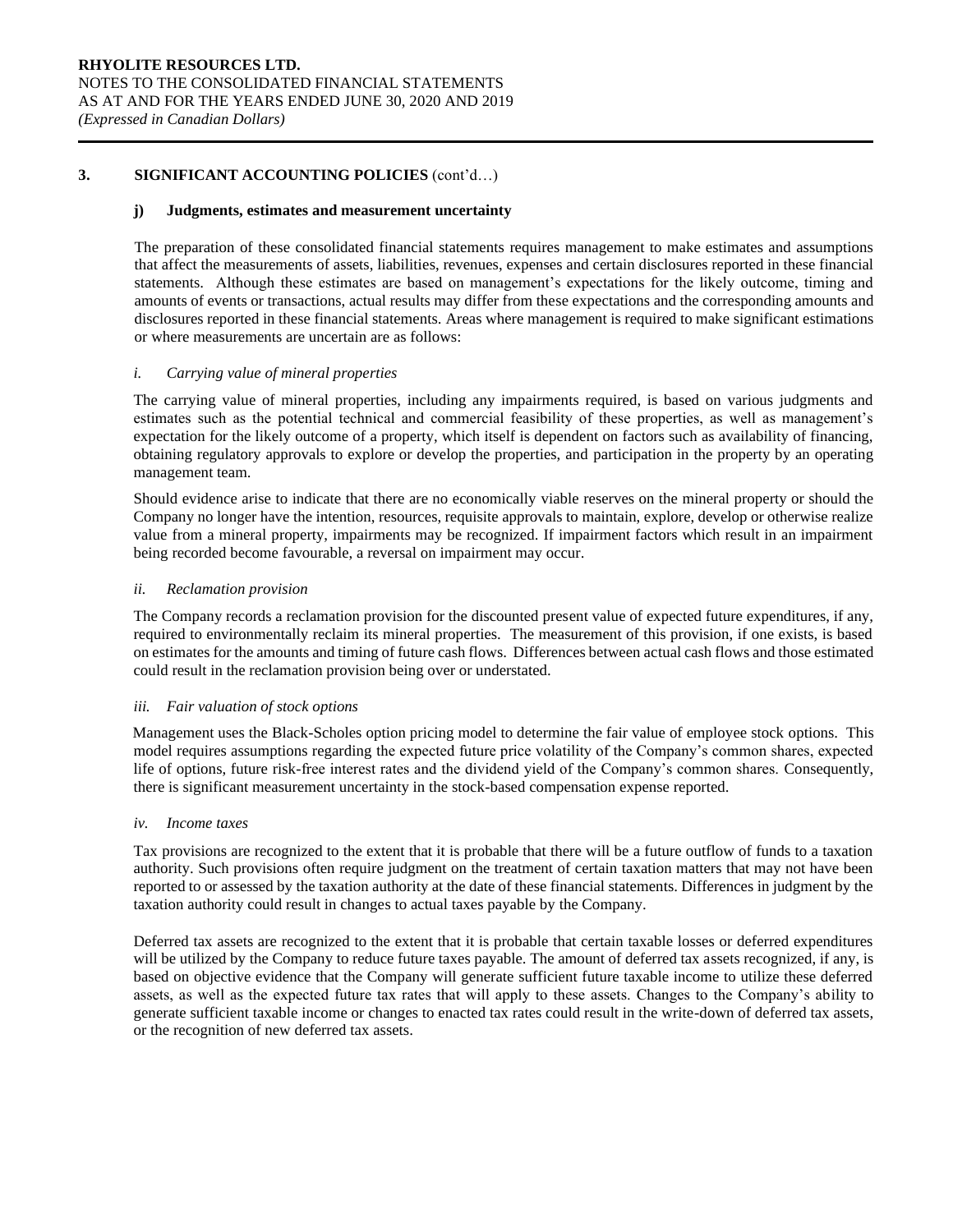#### **4. MINERAL PROPERTIES AND EXPLORATION AND EVALUATION EXPENSES**

#### **Paxson Gold Property, Alaska, U.S.**

The Company holds mineral claims acquired through an internal staking program, in the Paxson Gold Property located in the eastern Alaska Range, southwest of Tok, Alaska. As of June 30, 2020, the Company has incurred cumulative staking costs of \$44,615 (June 30, 2019 - \$44,615) in acquiring these claims.

Exploration expenses on the Company's mineral properties are as follows:

|                                             | <b>Year Ended</b><br>June 30, 2020 | Year Ended<br>June 30, 2019 |   |        |
|---------------------------------------------|------------------------------------|-----------------------------|---|--------|
| <b>Exploration and evaluation expenses:</b> |                                    |                             |   |        |
| Permit and filing fees                      | \$                                 | 8,494                       | J | 7,030  |
| Management fees                             |                                    | 3,486                       |   | 7,365  |
| Field expenses                              |                                    | 538                         |   | 2,721  |
| Travel, accommodation and meals             |                                    | ۰                           |   | 13,384 |
|                                             | \$                                 | 12,518                      | S | 30,500 |

Title to mineral properties may be based on uncertain conveyance histories and therefore involves a certain inherent risk that title to the Company's mineral properties may be contested. The Company has investigated title to all of its mineral properties and, to the best of its knowledge, title to all of its properties is in good standing. Further, the Company has not been notified of any challenge to the validity of its claims.

#### **5. AMOUNTS RECEIVABLE**

Amounts receivable arise from amounts owed by the Canada Revenue Agency for refundable sales taxes paid by the Company.

#### **6. ACCOUNTS PAYABLE AND ACCRUED LIABILITIES**

Accounts payable and accrued liabilities relate to amounts owing for management, consulting and other professional services. All payables and accrued liabilities for the Company fall due within the next 12 months.

#### **7. SHAREHOLDERS' EQUITY**

#### **Authorized share capital**

Unlimited common shares, without par value. Unlimited preferred shares issuable in series, without par value.

No preferred shares were issued and outstanding during the years ended June 30, 2020 or 2019, and changes to the number of common shares outstanding are as follows:

|                                       | <b>Number</b><br>of Shares | <b>Assigned</b><br>Value |
|---------------------------------------|----------------------------|--------------------------|
| Outstanding, June 30, 2018            | 43,537,700                 | 4.850.804                |
| Shares issued on exercise of warrants | 8.509.500                  | 1,399,188                |
| Share issuance costs                  | -                          | (5,000)                  |
| Outstanding, June 30, 2019 and 2020   | 52,047,200                 | 6.244.992                |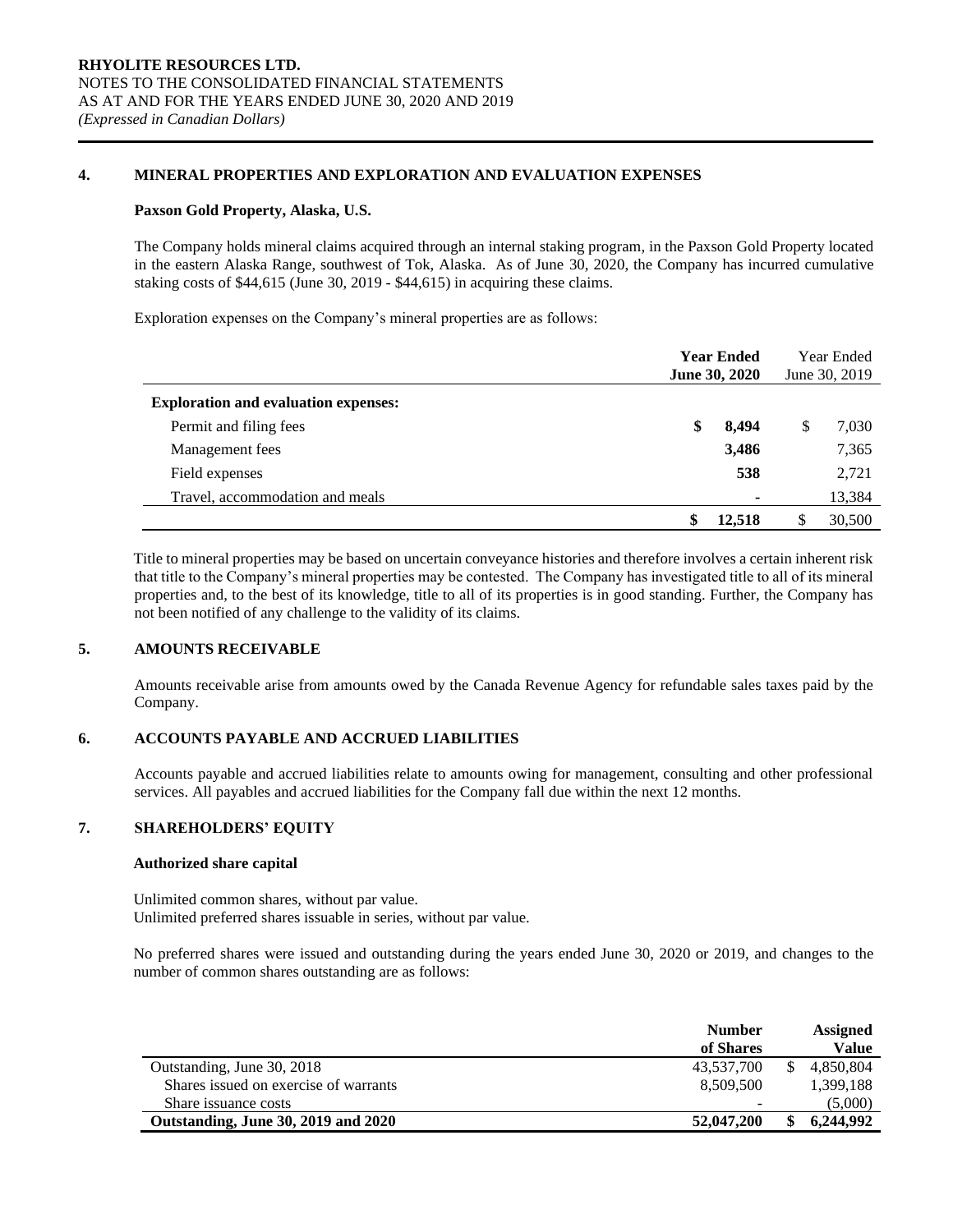#### **7. SHAREHOLDERS' EQUITY** (cont'd…)

#### **Authorized share capital** (cont'd…)

Between February 26, 2019 and March 27, 2019, a total of 8,509,500 common shares were issued on the exercise of warrants for total cash proceeds of \$1,276,425. An additional \$122,763 was reclassified from equity reserves to share capital for the original fair value attributed to the exercised warrants. The Company incurred \$5,000 in management fees for services provided by a related party in connection with the exercise of these warrants which was charged to share capital in the year ended June 30, 2019.

#### **Stock options**

The Company adopted an incentive stock option plan (the "Option Plan") which provides that the Board of Directors of the Company may from time to time, in its discretion, and in accordance with the Exchange requirements, grant to directors, officers, employees and technical consultants to the Company, non-transferable options to purchase common shares, provided that the number of common shares reserved for issuance will not exceed 10% of the issued and outstanding common shares. Such options will be exercisable for a period of up to 5 years from the date of grant. Vesting terms are determined by the Board of Directors at the time of grant.

There were no changes to the number of stock options outstanding during the years ended June 30, 2020 or 2019 and the following incentive stock options were outstanding and exercisable at June 30, 2020:

|                    |                       | Number of      | Number of      |
|--------------------|-----------------------|----------------|----------------|
|                    |                       | <b>Options</b> | <b>Options</b> |
| <b>Expiry Date</b> | <b>Exercise Price</b> | Outstanding    | Exercisable    |
| May 16, 2021       |                       | 450,000        | 450,000        |

#### **Warrants**

The Company may grant warrants on a stand-alone basis, to agents or brokers as compensation for facilitating certain financings. Alternatively, warrants may be included with the Company's shares as a component of share units issued for financing.

Warrant transactions for the years ended June 30, 2020 and 2019 are summarized as follows:

|                                     | <b>Number</b>  |   | Weighted<br>Average<br><b>Exercise</b> |
|-------------------------------------|----------------|---|----------------------------------------|
|                                     | of Warrants    |   | Price                                  |
| Outstanding, June 30, 2018          | 9,313,750      | S | 0.15                                   |
| Warrants exercised                  | (8,509,500)    |   | 0.15                                   |
| Warrants expired                    | (804, 250)     |   | 0.15                                   |
| Outstanding, June 30, 2019 and 2020 | $\blacksquare$ |   | ٠                                      |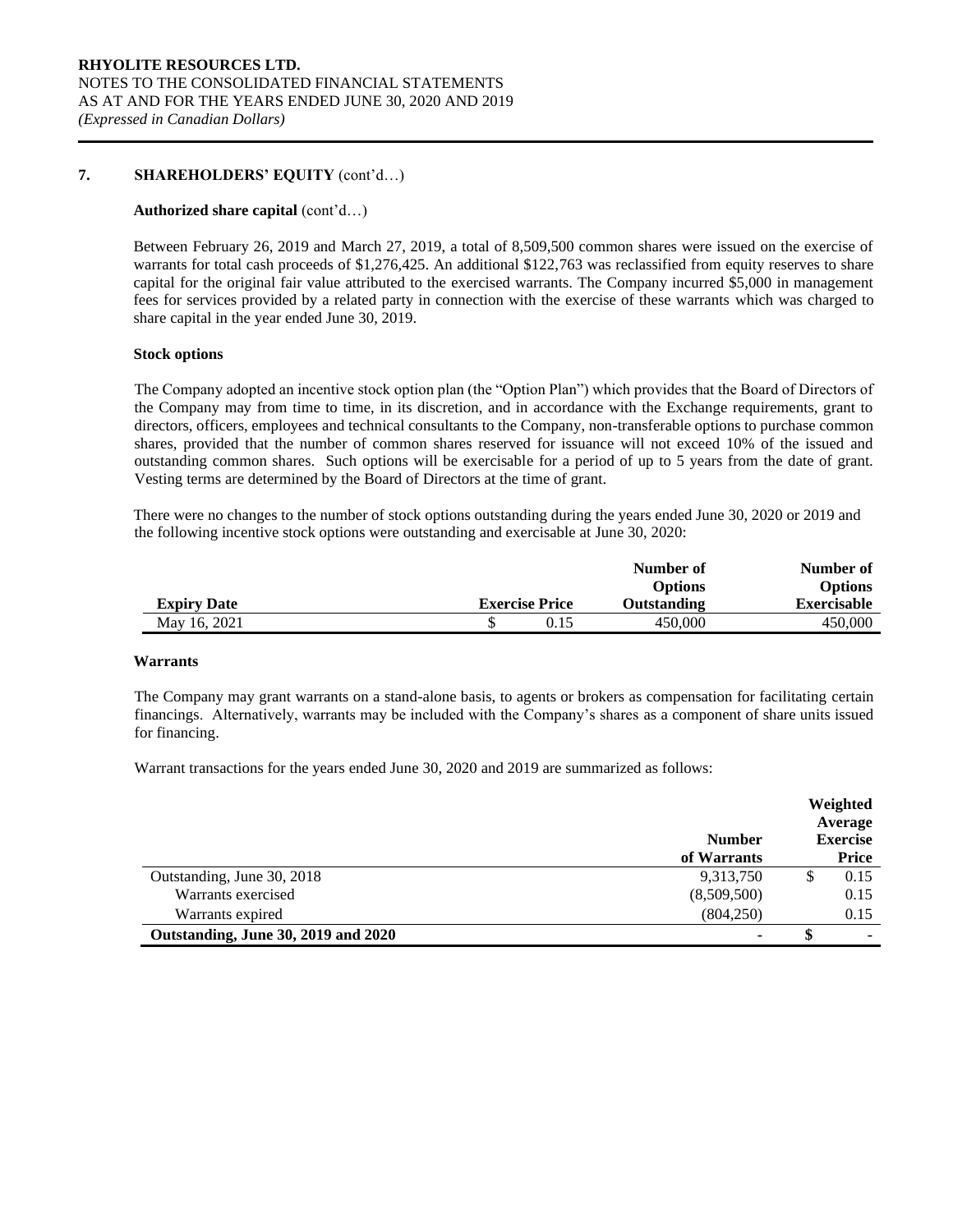#### **7. SHAREHOLDERS' EQUITY** (cont'd…)

#### **Per share amounts**

Weighted average per share amounts for the years ended June 30, 2020 and 2019 are calculated as follows:

|                                                       | <b>Year Ended</b><br><b>June 30, 2020</b> | Year Ended<br>June 30, 2019 |
|-------------------------------------------------------|-------------------------------------------|-----------------------------|
| Numerator<br>Loss                                     | \$<br>(58, 632)                           | (84, 646)                   |
| Denominator                                           |                                           |                             |
| Weighted average number of common shares outstanding, |                                           |                             |
| basic and diluted                                     | 52,047,200                                | 43,755,975                  |
| Loss per common share, basic and diluted              | (0.00)                                    | (0.00)                      |

Diluted weighted average number of common shares outstanding for the years ended June 30, 2020 and 2019 exclude the impact of stock options and warrants outstanding as their inclusion is anti-dilutive in periods when a loss is incurred.

#### **8. RELATED PARTY TRANSACTIONS**

The Company is party to a corporate service agreement with Earlston Management Corp. ("Earlston"), a company that provides key management services to the Company. The Company pays Earlston a fee of \$4,000 per month and out-ofpocket costs for standard management and office services. Earlston also provides occasional consulting, project management or other support services which are billed separately from the standard rate. For the year ended June 30, 2020, the expense for office administration and facilities includes \$48,000 (2019 - \$48,000) for services provided by Earlston. Additionally, in the year ended June 30, 2019, the Company paid Earlston \$5,000 for services rendered in connection with the exercise of warrants, which has been included in share issuance costs.

Accounts payable and accrued liabilities as at June 30, 2020 includes \$4,306 (June 30, 2019 - \$4,306) for amounts owing to Earlston.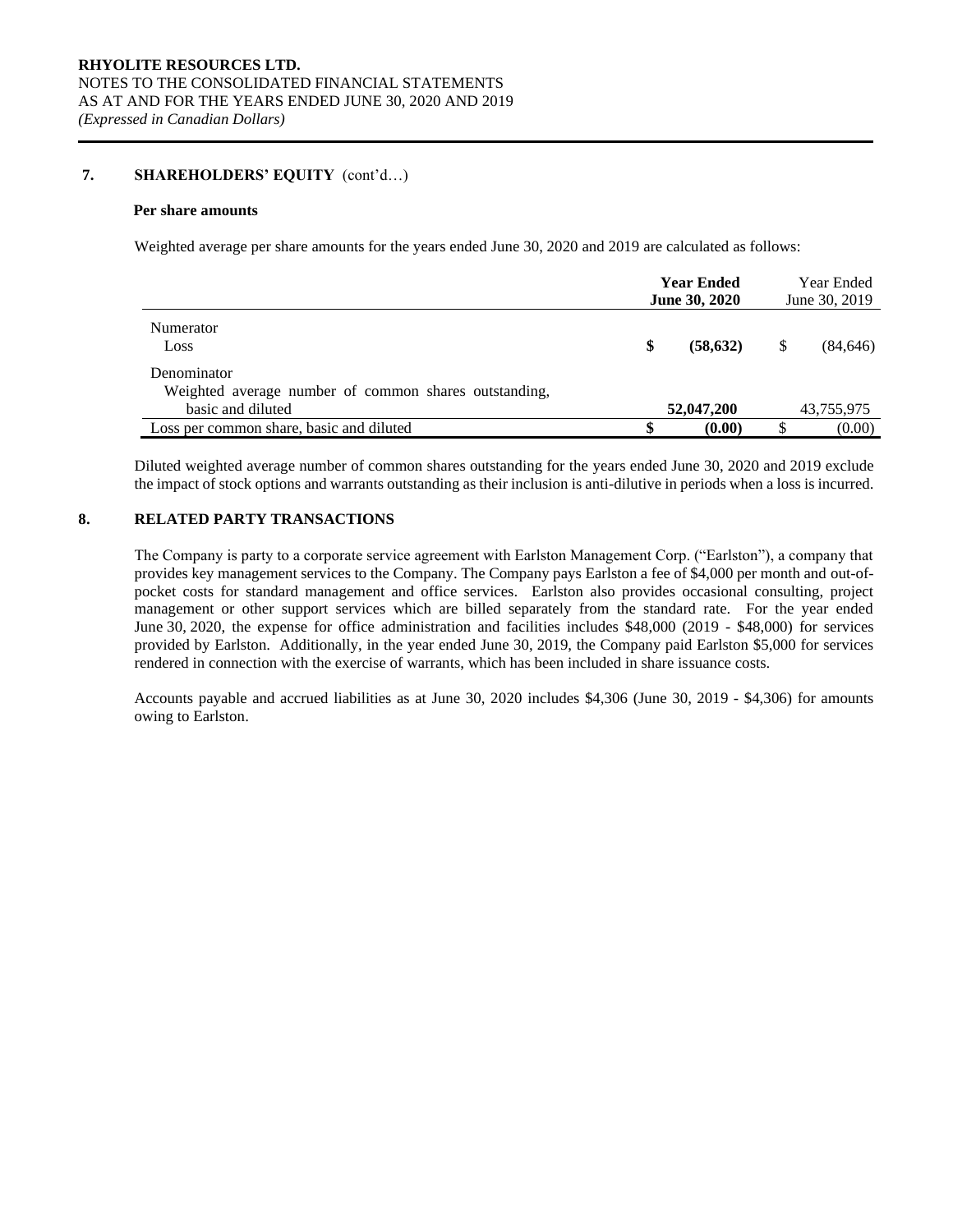#### **9. FINANCIAL INSTRUMENTS AND RISK MANAGEMENT**

As at June 30, 2020, the Company's financial instruments comprise cash, amounts receivable and accounts payable and accrued liabilities. The fair values of amounts receivable, accounts payable and accrued liabilities approximate their carrying values due to their short-term maturity. Fair values of financial instruments are classified in a fair value hierarchy based on the inputs used to determine fair values. The levels of the fair value hierarchy are as follows:

- Level 1 Unadjusted quoted prices in active markets for identical assets or liabilities;
- Level 2 Inputs other than quoted prices that are observable for the asset or liability either directly (i.e. as prices) or indirectly (i.e. derived from prices); and
- Level 3 Inputs that are not based on observable market data (unobservable inputs).

Financial instruments measured at fair value on the statement of financial position as at June 30, 2020 are summarized in the levels of the fair value hierarchy as follows:

|      | $_{\rm eval}$ | ∟evel ^ | evel. |
|------|---------------|---------|-------|
|      |               |         | ٠D    |
| Cash | 446<br>سود    |         |       |

The Company's risk exposures and the impact on the Company's financial instruments are summarized below:

#### **Credit risk**

Credit risk is the risk of an unexpected loss if a customer or third party to a financial instrument fails to meet its contractual obligations. The Company's credit risk is primarily attributable to its cash. The Company limits exposure to credit risk by maintaining its cash with large financial institutions. The Company does not have cash that is invested in asset-backed commercial paper.

#### **Liquidity risk**

Liquidity risk is the risk that the Company will not be able to meet its financial obligations as they fall due. The Company ensures there is sufficient capital in order to meet short-term business requirements, after taking into account cash flows from operations and the Company's holdings of cash. The Company believes that these sources are sufficient to cover the likely short-term cash requirements, but that further funding or net income from operating activities will be required to meet long-term requirements. As at June 30, 2020, the Company had a cash balance of \$2,579,446 to settle current liabilities of \$16,477. All of the Company's financial liabilities have contractual maturities of 30 days or are due on demand and subject to normal trade terms.

#### **Market risk**

Market risk is the risk of loss that may arise from changes in market factors, the following of which are relevant to the Company:

#### *i. Interest rate risk*

Interest rate risk arises from changes in market rates of interest that could adversely affect the Company. The Company currently has no interest-bearing financial instruments other than cash, so its exposure to interest rate risk is insignificant.

*ii. Foreign currency risk* 

Foreign currency risk is the risk that is related to the fluctuation of foreign exchange rates. Altough the Company has exploration and evaluation activities in the United States and costs related to this activity are typically incurred in US dollars, the Company does not anticipate a large exploration program at this time and, as a result, is not exposed to significant foreign currency risk.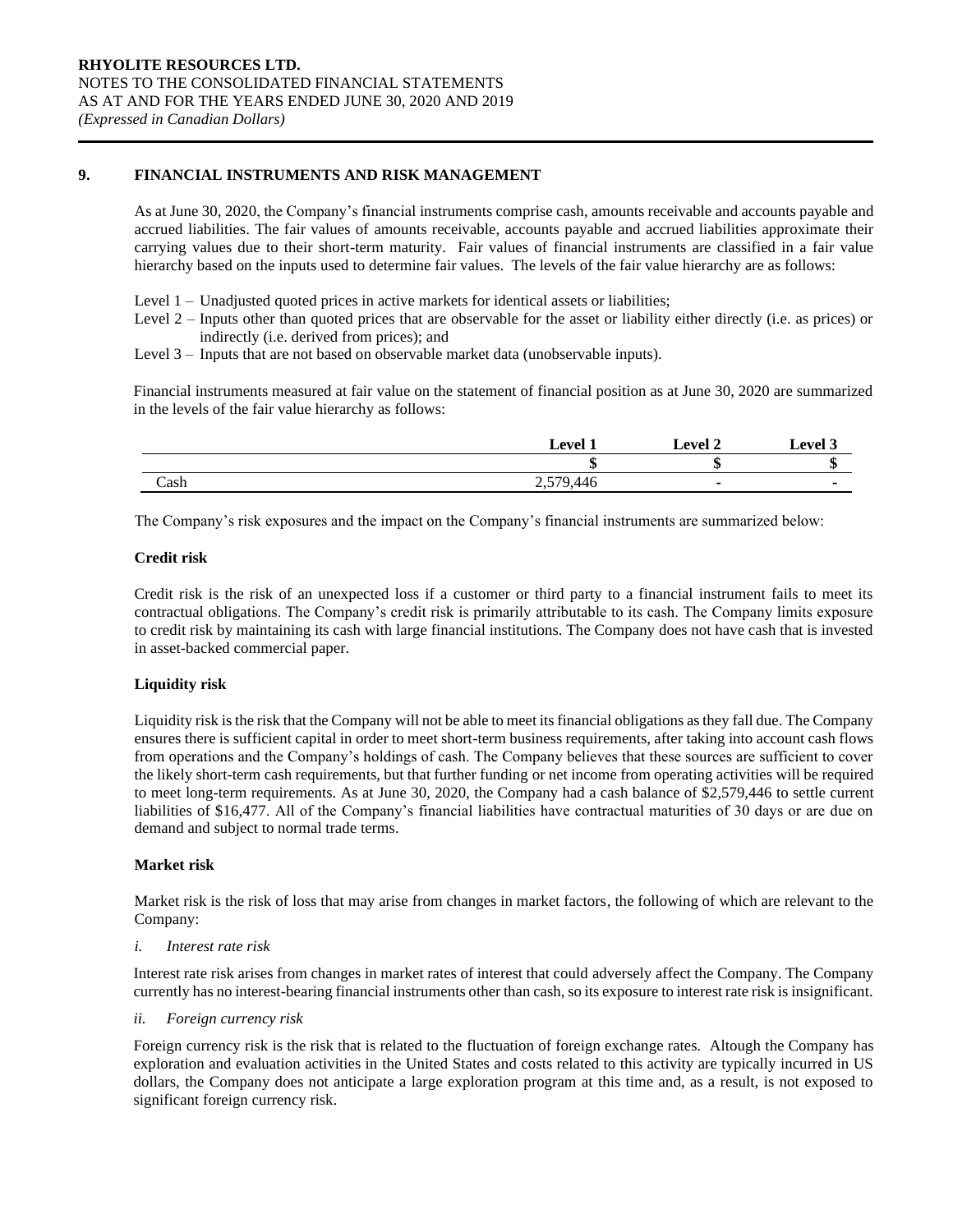#### **10. CAPITAL MANAGEMENT**

The Company defines its capital as its shareholders' equity. It manages its capital structure and makes adjustments to it, based on the funds available to the Company, in order to support the acquisition, exploration and development of mineral properties. The Company's Board of Directors does not establish quantitative return on capital criteria for management, but rather relies on the expertise of the Company's management to sustain future development of the business.

The properties in which the Company currently has an interest are in the exploration stage and, as a result, the Company is dependent upon external financings to fund activities. In order to carry out planned exploration and pay for administrative costs, the Company will spend its existing working capital and will attempt to raise additional funds as needed.

Management reviews its capital management approach on an ongoing basis and believes that this approach, given the relative size of the Company, is reasonable.

The Company's capital management objectives, policies and processes have not been changed over the period presented. The Company is not subject to any externally imposed capital requirements.

#### **11. INCOME TAXES**

A reconciliation of income taxes at statutory rates with the reported taxes is as follows:

|                                                                                             |    | <b>Year Ended</b><br><b>June 30, 2020</b> |    | <b>Year Ended</b><br>June 30, 2019 |
|---------------------------------------------------------------------------------------------|----|-------------------------------------------|----|------------------------------------|
| Loss and comprehensive loss for the year                                                    | S  | (58, 632)                                 | J. | (84,646)                           |
|                                                                                             | \$ |                                           |    |                                    |
| Expected income tax recovery<br>Changes in statutory, foreign tax or foreign exchange rates |    | (16,000)<br>(24,000)                      | S  | (23,000)<br>6,000                  |
| Share issuance costs                                                                        |    |                                           |    | (1,000)                            |
| Change in unrecognized deductible temporary differences                                     |    | 40,000                                    |    | 18,000                             |
| <b>Total income tax recovery</b>                                                            | \$ | ۰                                         | \$ |                                    |

The significant components of the Company's unrecorded deferred tax assets and liabilities are as follows:

|                                                        | <b>June 30,</b><br>2020 | June 30,<br>2019 |
|--------------------------------------------------------|-------------------------|------------------|
| Deferred tax assets (liabilities)                      |                         |                  |
| Allowable capital losses                               | \$<br>62,000            | 62,000           |
| Non-capital losses available for future periods        | 1,089,000               | 1,043,000        |
| Share issuance costs                                   | 14,000                  | 26,000           |
| Exploration and evaluation assets - mineral properties | 18,000                  | 12,000           |
| Unrecognized deferred net tax assets                   | 1,183,000               | 1,143,000        |